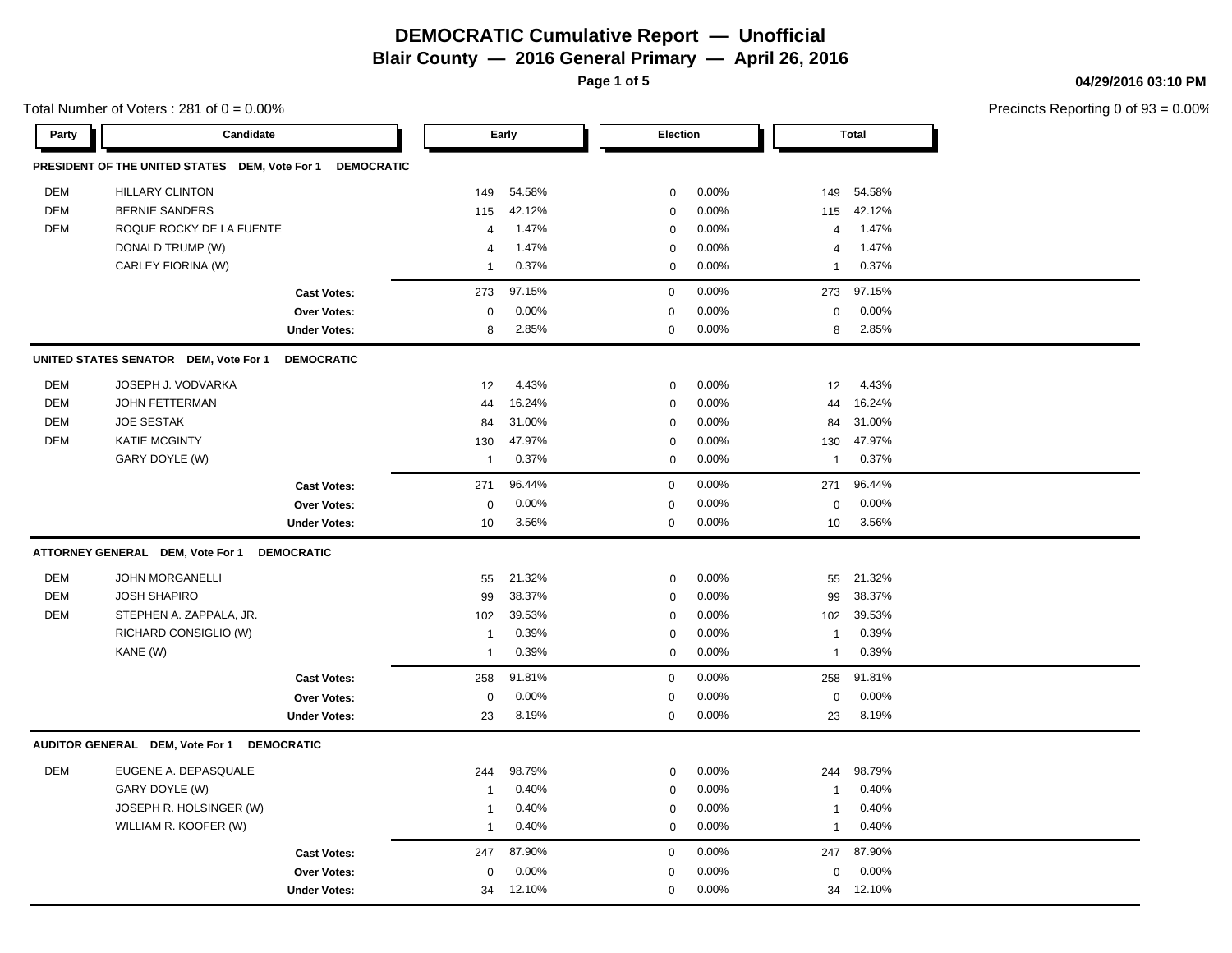**Blair County — 2016 General Primary — April 26, 2016**

**Page 2 of 5**

Total Number of Voters :  $281$  of  $0 = 0.00\%$ 

| Party | Candidate                                            |              | Early    | Election     |          |              | Total      |
|-------|------------------------------------------------------|--------------|----------|--------------|----------|--------------|------------|
|       | STATE TREASURER DEM, Vote For 1<br><b>DEMOCRATIC</b> |              |          |              |          |              |            |
| DEM   | <b>JOE TORSELLA</b>                                  | 240          | 98.77%   | $\mathbf{0}$ | $0.00\%$ | 240          | 98.77%     |
|       | GARY DOYLE (W)                                       |              | 0.41%    | $\mathbf{0}$ | $0.00\%$ |              | 0.41%      |
|       | JOSEPH R. HOLSINGER (W)                              |              | 0.41%    | $\Omega$     | 0.00%    |              | 0.41%      |
|       | WILLIAM R. KOOFER (W)                                |              | 0.41%    | $\mathbf{0}$ | $0.00\%$ |              | 0.41%      |
|       | <b>Cast Votes:</b>                                   | 243          | 86.48%   | $\mathbf 0$  | $0.00\%$ |              | 243 86.48% |
|       | Over Votes:                                          | $\mathbf{0}$ | $0.00\%$ | $\mathbf{0}$ | 0.00%    | $\mathbf{0}$ | $0.00\%$   |
|       | <b>Under Votes:</b>                                  | 38           | 13.52%   | $\mathbf 0$  | 0.00%    |              | 38 13.52%  |

### **04/29/2016 03:10 PM**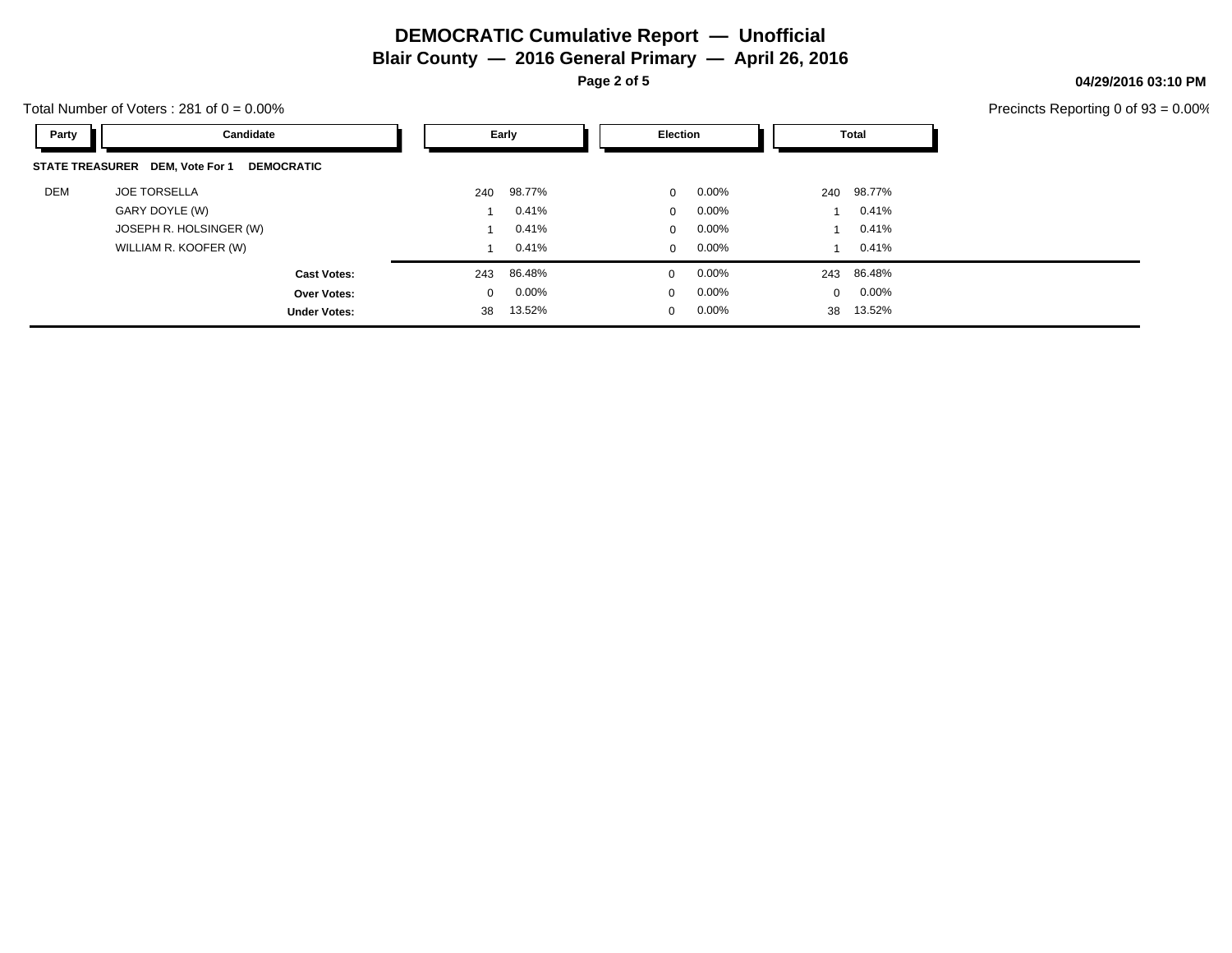**Blair County — 2016 General Primary — April 26, 2016**

**Page 3 of 5**

Total Number of Voters :  $281$  of  $0 = 0.00\%$ 

| Party | Candidate                                               |                   | Early  | Election    |          |                | <b>Total</b> |  |
|-------|---------------------------------------------------------|-------------------|--------|-------------|----------|----------------|--------------|--|
|       | REPRESENTATIVE IN CONGRESS 9TH DISTRICT DEM, Vote For 1 | <b>DEMOCRATIC</b> |        |             |          |                |              |  |
|       | No Candidate Filed (W)                                  | $\mathbf 0$       | 0.00%  | 0           | 0.00%    | 0              | 0.00%        |  |
|       | ART HALVORSON (W)                                       | 6                 | 15.00% | $\mathbf 0$ | 0.00%    | 6              | 15.00%       |  |
|       | <b>BILL SHUSTER (W)</b>                                 | $\overline{4}$    | 10.00% | $\mathbf 0$ | 0.00%    | $\overline{4}$ | 10.00%       |  |
|       | STEVEN AVERY (W)                                        | -1                | 2.50%  | $\mathbf 0$ | 0.00%    | $\overline{1}$ | 2.50%        |  |
|       | ZACHARY BLOOM (W)                                       | $\mathbf 1$       | 2.50%  | $\mathbf 0$ | 0.00%    | $\mathbf{1}$   | 2.50%        |  |
|       | ZACHARY BRACKEN (W)                                     | $\mathbf 1$       | 2.50%  | $\mathbf 0$ | 0.00%    | $\mathbf{1}$   | 2.50%        |  |
|       | FRANK CASTLE (W)                                        | $\mathbf 1$       | 2.50%  | $\mathbf 0$ | 0.00%    | $\mathbf{1}$   | 2.50%        |  |
|       | KIRK J. DODSON (W)                                      | $\mathbf{1}$      | 2.50%  | $\mathbf 0$ | 0.00%    | $\mathbf{1}$   | 2.50%        |  |
|       | JOHN DONELY (W)                                         | $\overline{2}$    | 5.00%  | $\mathbf 0$ | 0.00%    | 2              | 5.00%        |  |
|       | HALVORSEN (W)                                           | $\overline{4}$    | 10.00% | $\mathbf 0$ | 0.00%    | $\overline{4}$ | 10.00%       |  |
|       | GARY DOYLE (W)                                          | -1                | 2.50%  | $\mathbf 0$ | 0.00%    | $\mathbf{1}$   | 2.50%        |  |
|       | PAULO D'TTAVIO (W)                                      | -1                | 2.50%  | $\mathbf 0$ | 0.00%    | $\mathbf 1$    | 2.50%        |  |
|       | RICH GEIST (W)                                          | $\mathbf 1$       | 2.50%  | $\mathbf 0$ | 0.00%    | $\mathbf{1}$   | 2.50%        |  |
|       | JOSHUA HABER (W)                                        | 1                 | 2.50%  | $\mathbf 0$ | 0.00%    | $\mathbf{1}$   | 2.50%        |  |
|       | AUDRA HARDING (W)                                       | -1                | 2.50%  | $\mathbf 0$ | 0.00%    | $\mathbf{1}$   | 2.50%        |  |
|       | ALANNA HARTZOK (W)                                      | 1                 | 2.50%  | $\mathbf 0$ | 0.00%    | $\mathbf 1$    | 2.50%        |  |
|       | ROBERT W. HOLSINGER (W)                                 | $\mathbf{1}$      | 2.50%  | $\mathbf 0$ | 0.00%    | $\mathbf{1}$   | 2.50%        |  |
|       | KAITLYNN JOHNSON (W)                                    | 1                 | 2.50%  | $\mathbf 0$ | 0.00%    | $\mathbf 1$    | 2.50%        |  |
|       | MATTHEW MICHRINA (W)                                    | -1                | 2.50%  | $\Omega$    | 0.00%    | $\mathbf{1}$   | 2.50%        |  |
|       | RICK MILLER (W)                                         | 1                 | 2.50%  | $\mathbf 0$ | 0.00%    | $\mathbf{1}$   | 2.50%        |  |
|       | JOEY JAMES MOSES (W)                                    | $\mathbf{1}$      | 2.50%  | $\mathbf 0$ | 0.00%    | $\mathbf{1}$   | 2.50%        |  |
|       | PAUL MOYER (W)                                          | $\mathbf 1$       | 2.50%  | $\mathbf 0$ | 0.00%    | $\mathbf{1}$   | 2.50%        |  |
|       | DONALD E MRDJENOVICH (W)                                | $\overline{1}$    | 2.50%  | $\mathbf 0$ | 0.00%    | $\mathbf{1}$   | 2.50%        |  |
|       | ADAM SEDLOCK (W)                                        | 1                 | 2.50%  | $\mathbf 0$ | 0.00%    | $\mathbf{1}$   | 2.50%        |  |
|       | JOE SESTAK (W)                                          | $\mathbf 1$       | 2.50%  | $\mathbf 0$ | 0.00%    | $\mathbf{1}$   | 2.50%        |  |
|       | LEVI R. STEWARD (W)                                     | 1                 | 2.50%  | $\mathbf 0$ | 0.00%    | $\mathbf{1}$   | 2.50%        |  |
|       | ERICH STOEHR (W)                                        | 1                 | 2.50%  | $\mathbf 0$ | 0.00%    | $\mathbf{1}$   | 2.50%        |  |
|       | CYNTHIA CALVIN - VANDOGLE (W)                           | $\mathbf{1}$      | 2.50%  | $\mathbf 0$ | 0.00%    | $\mathbf 1$    | 2.50%        |  |
|       | RONALD WEYANDT (W)                                      | $\mathbf{1}$      | 2.50%  | $\mathbf 0$ | 0.00%    | $\mathbf{1}$   | 2.50%        |  |
|       | <b>Cast Votes:</b>                                      | 40                | 14.23% | $\mathbf 0$ | 0.00%    | 40             | 14.23%       |  |
|       | Over Votes:                                             | $\mathbf 0$       | 0.00%  | $\mathbf 0$ | 0.00%    | $\mathbf 0$    | 0.00%        |  |
|       | <b>Under Votes:</b>                                     | 241               | 85.77% | $\mathbf 0$ | $0.00\%$ | 241            | 85.77%       |  |

#### **04/29/2016 03:10 PM**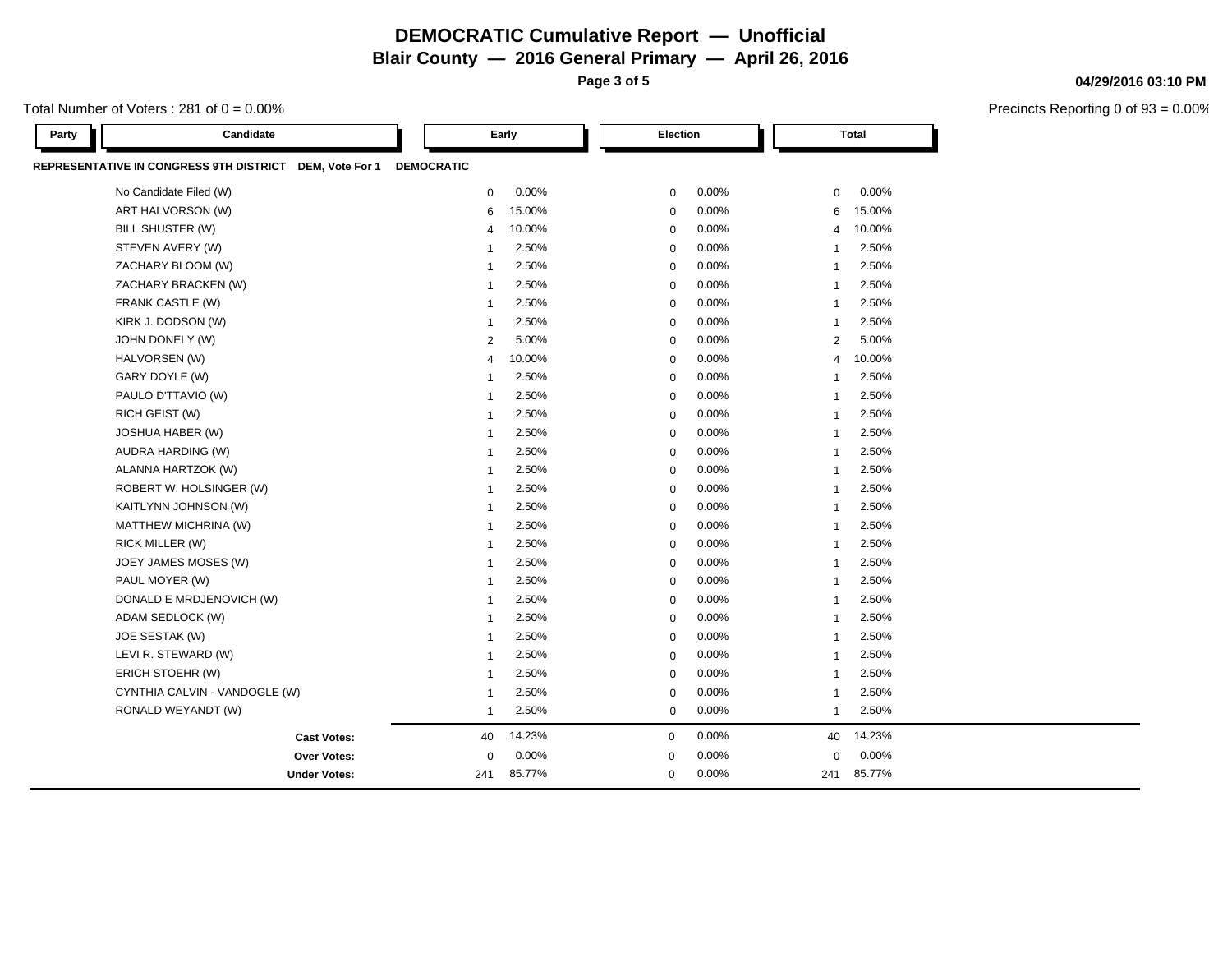### **DEMOCRATIC Cumulative Report — Unofficial Blair County — 2016 General Primary — April 26, 2016**

**Page 4 of 5**

Total Number of Voters :  $281$  of  $0 = 0.00\%$ 

| Party | Candidate                                                            |                 | Early             |             | Election    |       |              | <b>Total</b> |
|-------|----------------------------------------------------------------------|-----------------|-------------------|-------------|-------------|-------|--------------|--------------|
|       | REPRESENTATIVE IN THE GENERAL ASSEMBLY 79TH DISTRICT DEM, Vote For 1 |                 | <b>DEMOCRATIC</b> |             |             |       |              |              |
|       | No Candidate Filed (W)                                               | $\mathbf 0$     | 0.00%             |             | $\mathbf 0$ | 0.00% | $\mathbf 0$  | 0.00%        |
|       | <b>JOHN MCGINNIS (W)</b>                                             | $\overline{2}$  | 14.29%            | $\mathbf 0$ |             | 0.00% | 2            | 14.29%       |
|       | MAZZY RAE AUGHENBAUGH (W)                                            | $\mathbf 1$     | 7.14%             | $\mathbf 0$ |             | 0.00% | $\mathbf{1}$ | 7.14%        |
|       | EDDIE BLAKE (W)                                                      | -1              | 7.14%             | $\mathbf 0$ |             | 0.00% | $\mathbf{1}$ | 7.14%        |
|       | ZACHARY BRACKEN (W)                                                  | $\overline{1}$  | 7.14%             | $\mathbf 0$ |             | 0.00% | $\mathbf{1}$ | 7.14%        |
|       | KAITLYN BRANTNER (W)                                                 | -1              | 7.14%             |             | $\mathbf 0$ | 0.00% | $\mathbf{1}$ | 7.14%        |
|       | CRAIG BRENNAN (W)                                                    | $\mathbf 1$     | 7.14%             |             | $\mathbf 0$ | 0.00% | $\mathbf{1}$ | 7.14%        |
|       | JOHN DONALY (W)                                                      | $\overline{1}$  | 7.14%             |             | $\mathbf 0$ | 0.00% | $\mathbf 1$  | 7.14%        |
|       | GARY DOYLE (W)                                                       | -1              | 7.14%             |             | $\mathbf 0$ | 0.00% | $\mathbf{1}$ | 7.14%        |
|       | JAMES GRAZIER (W)                                                    | $\mathbf 1$     | 7.14%             | $\mathbf 0$ |             | 0.00% | $\mathbf{1}$ | 7.14%        |
|       | ROBERT W. HOLSINGER (W)                                              | -1              | 7.14%             |             | $\mathbf 0$ | 0.00% | $\mathbf{1}$ | 7.14%        |
|       | BERNARD EDWARD STOEHR JR (W)                                         | -1              | 7.14%             | $\mathbf 0$ |             | 0.00% | $\mathbf{1}$ | 7.14%        |
|       | MCGINNIS (W)                                                         | $\mathbf 1$     | 7.14%             | $\mathbf 0$ |             | 0.00% | $\mathbf{1}$ | 7.14%        |
|       | PETE STARR (W)                                                       | $\mathbf 1$     | 7.14%             |             | $\mathbf 0$ | 0.00% | $\mathbf{1}$ | 7.14%        |
|       | <b>Cast Votes:</b>                                                   | 14              | 9.46%             | $\mathbf 0$ |             | 0.00% | 14           | 9.46%        |
|       | Over Votes:                                                          | 0               | 0.00%             | 0           |             | 0.00% | $\mathbf 0$  | 0.00%        |
|       | <b>Under Votes:</b>                                                  | 134             | 90.54%            | 0           |             | 0.00% | 134          | 90.54%       |
|       | REPRESENTATIVE IN THE GENERAL ASSEMBLY 80TH DISTRICT                 | DEM, Vote For 1 | <b>DEMOCRATIC</b> |             |             |       |              |              |
|       | No Candidate Filed (W)                                               | $\mathbf 0$     | 0.00%             |             | $\mathbf 0$ | 0.00% | $\mathbf 0$  | 0.00%        |
|       | CLIVEN BUNDY (W)                                                     | $\overline{1}$  | 7.14%             | $\mathbf 0$ |             | 0.00% | $\mathbf{1}$ | 7.14%        |
|       | CASEY DODSON (W)                                                     | -1              | 7.14%             |             | $\mathbf 0$ | 0.00% | $\mathbf{1}$ | 7.14%        |
|       | SUSAN ECKHARD (W)                                                    | -1              | 7.14%             |             | $\mathbf 0$ | 0.00% | $\mathbf{1}$ | 7.14%        |
|       | JERYL GREEN (W)                                                      | $\mathbf{1}$    | 7.14%             |             | $\mathbf 0$ | 0.00% | $\mathbf 1$  | 7.14%        |
|       | <b>JOSHUA HABER (W)</b>                                              | 1               | 7.14%             |             | $\mathbf 0$ | 0.00% | $\mathbf{1}$ | 7.14%        |
|       | <b>JOHN MCGINNIS (W)</b>                                             | -1              | 7.14%             | $\mathbf 0$ |             | 0.00% | $\mathbf 1$  | 7.14%        |
|       | TROY MERRITS (W)                                                     | -1              | 7.14%             | $\mathbf 0$ |             | 0.00% | $\mathbf{1}$ | 7.14%        |
|       | MATTHEW MICHRINA (W)                                                 | 1               | 7.14%             |             | $\mathbf 0$ | 0.00% | $\mathbf{1}$ | 7.14%        |
|       | JOEY JAMES MOSES (W)                                                 | -1              | 7.14%             |             | 0           | 0.00% | 1            | 7.14%        |
|       | DONALD E MRDJENOVICH (W)                                             | 1               | 7.14%             |             | $\mathbf 0$ | 0.00% | $\mathbf{1}$ | 7.14%        |
|       | JOE SESTAK (W)                                                       | -1              | 7.14%             | $\mathbf 0$ |             | 0.00% | $\mathbf 1$  | 7.14%        |
|       | LEVI R. STEWARD (W)                                                  | $\mathbf{1}$    | 7.14%             | $\mathbf 0$ |             | 0.00% | $\mathbf{1}$ | 7.14%        |
|       | CYNTHIA CALVIN - VANDOGLE (W)                                        | 1               | 7.14%             | $\mathbf 0$ |             | 0.00% | $\mathbf{1}$ | 7.14%        |
|       | JUDY WARD (W)                                                        | $\mathbf{1}$    | 7.14%             |             | $\mathbf 0$ | 0.00% | $\mathbf{1}$ | 7.14%        |
|       | <b>Cast Votes:</b>                                                   | 14              | 10.53%            | $\mathbf 0$ |             | 0.00% | 14           | 10.53%       |
|       | <b>Over Votes:</b>                                                   | $\Omega$        | 0.00%             | $\Omega$    |             | 0.00% | $\Omega$     | 0.00%        |
|       | <b>Under Votes:</b>                                                  | 119             | 89.47%            | $\mathbf 0$ |             | 0.00% | 119          | 89.47%       |

#### **04/29/2016 03:10 PM**